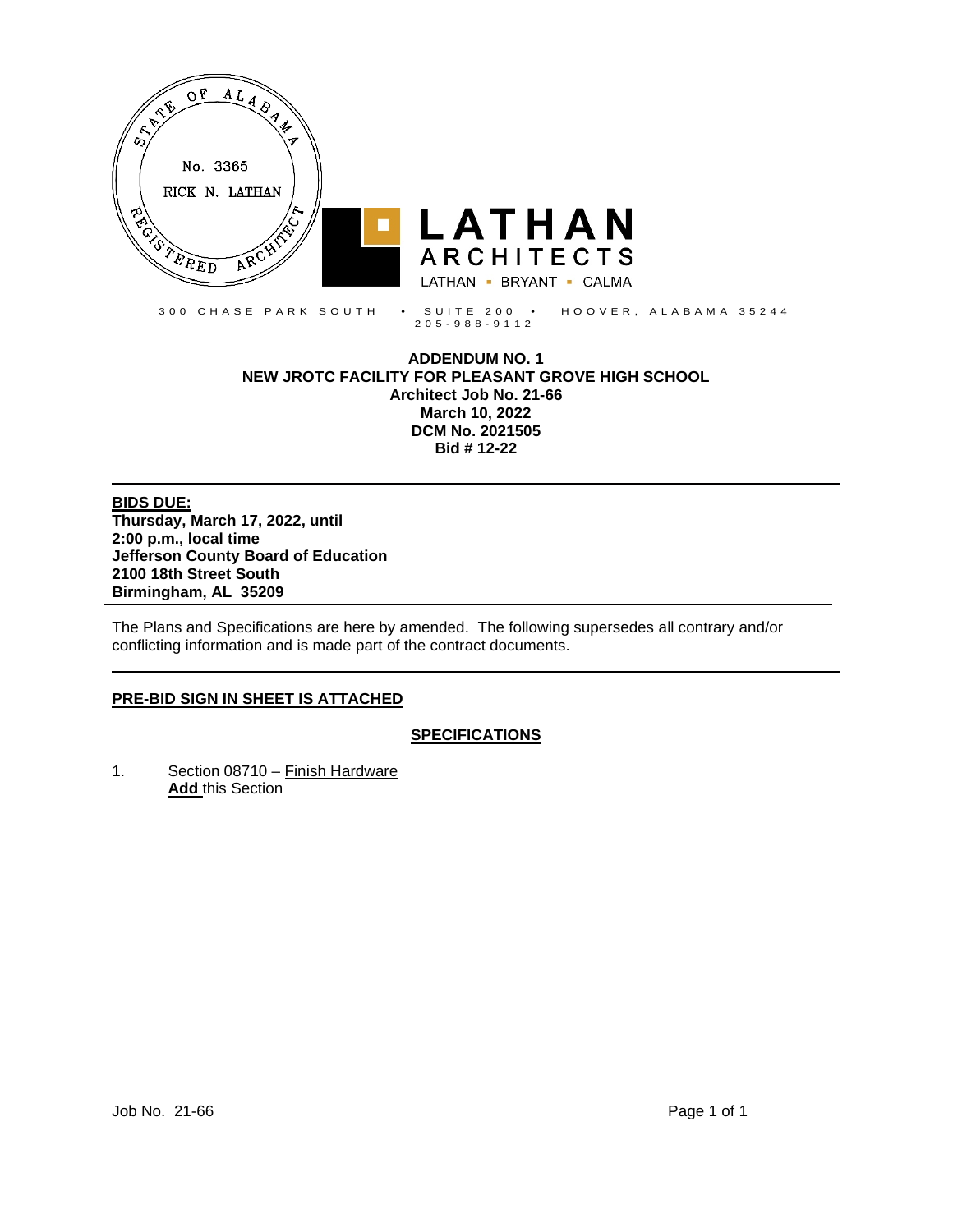# **MANDATORY PRE-BID CONFERENCE SIGN-IN SHEET**

# New JROTC Facility for Pleasant Grove High School<br>Architects Job No. 21-66, DCM No. 2021505, PSCA No. 9324 Project:

Date / Time: Wednesday, March 9, 2022 at 10:00 a.m.

Jefferson County Board Office, 2100 18th Street South, Birmingham, AL 35209 Location:

| <b>Attendee</b><br>(Please Print) | <b>Company / Agency Name</b><br>(Please Print) | <b>Daytime Phone</b> |
|-----------------------------------|------------------------------------------------|----------------------|
| FRED PREIS                        | WILLFORD ORWAN                                 | 205620644            |
| Chris Miller                      | Lyse                                           | <u> 205.3663530</u>  |
| <u>David Seward</u>               | <u>Dominguer Design-Arild Inc.</u>             | 334 314-1896         |
| ALEX BATTLE                       | BATTLE MILLER                                  | 205-824-2501         |
| Lacrota Biship                    | Bennett Building                               | $0.05 - 403 - 6511$  |
| <u>Tracie Busby</u>               | Jetcoed                                        | 205 379-2215         |
| JEFF CAUFIEUD                     | JEFCOED                                        | 2053792010           |
|                                   |                                                |                      |
|                                   |                                                |                      |
|                                   |                                                |                      |
|                                   |                                                |                      |
|                                   |                                                |                      |
|                                   |                                                |                      |
|                                   |                                                |                      |
|                                   |                                                |                      |
|                                   |                                                |                      |
|                                   |                                                |                      |
|                                   |                                                |                      |
|                                   |                                                |                      |
|                                   |                                                |                      |
|                                   |                                                |                      |
|                                   |                                                |                      |
|                                   |                                                |                      |
|                                   |                                                |                      |
|                                   |                                                |                      |
|                                   |                                                |                      |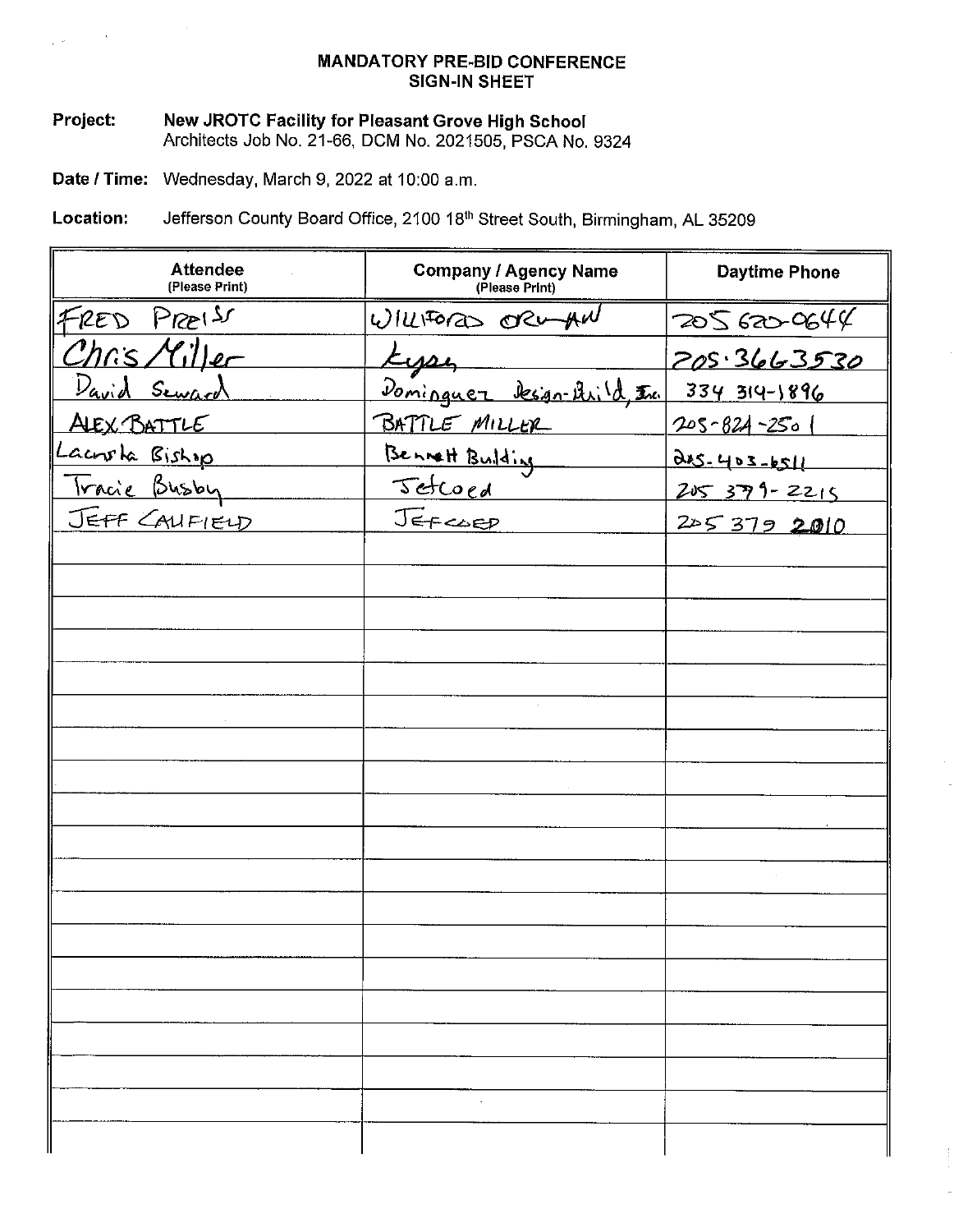#### 1.0 - GENERAL

- 1.1 Related Documents
	- A. Drawings and general provisions of Contract, including General and Supplementary Conditions and Division 1 Specification Sections, apply to this Section.

#### 1.2 Summary

- A. This Section includes items known commercially as finish or door hardware that are required for swing, sliding, and folding doors, except special types of unique hardware specified in the same sections as the doors and door frames on which they are installed.
- B. This Section includes the following:
	- 1. Hinges
	- 2. Continuous hinges
	- 3. Key control system
	- 4. Lock cylinders and keys
	- 5. Lock and latch sets
	- 6. Closers
	- 7. Overhead holders
	- 8. Miscellaneous door control devices<br>9. Door trim units
	- Door trim units
	- 10. Protection plates
	- 11. Weatherstripping for exterior doors
	- 12. Thresholds
- C. Related Sections: The following Sections contain requirements that relate to the following sections.
	- 1. Section 08110: Hollow Metal Doors and Frames<br>2. Section 08215: Wood Doors
	- Section 08215: Wood Doors
- D. Products furnished but not installed under this Section to include:
	- 1. Cylinders for locks on entrance doors.<br>2. Final replacement cores and keys to be
	- Final replacement cores and keys to be installed by Owner.
- 1.3 References
	- A. Standards of the following as referenced:
		- 1. American National Standards Institute (ANSI)
		- 2. Door and Hardware Institute (DHI)
		- 3. Factory Mutual (FM)
		- 4. National Fire Protection Association (NFPA)
		- 5. Underwriters' Laboratories, Inc. (UL)
			- a. UL 10C Fire Tests Door Assemblies
		- 6. Warnock Hersey
	- B. Regulatory standards of the following as referenced:
		- 1. Department of Justice, Office of the Attorney General, *Americans with Disabilities Act*, Public Law 101-336 (ADA).
		- 2. CABO/ANSI A117.1: *Providing Accessibility and Usability for Physically Handicapped People*, 2010 edition.
- 1.4 Submittals
	- A. General: Submit the following in accordance with Conditions of Contract and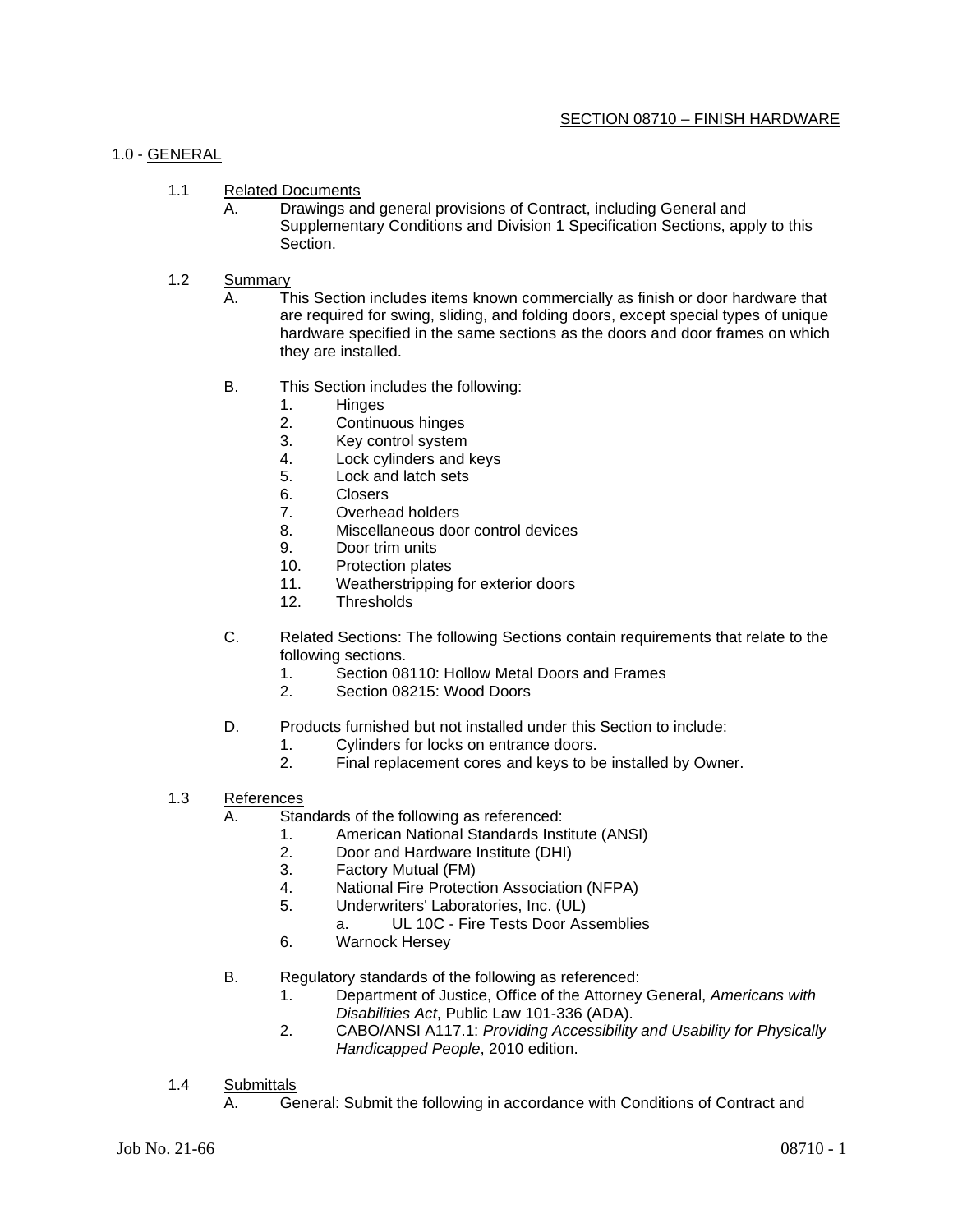Division 1 Specification sections.

- B. Product data including manufacturers' technical product data for each item of door hardware, installation instructions, maintenance of operating parts and finish, and other information necessary to show compliance with requirements. For items other than those scheduled in the "Headings" of Section 3, provide catalog information for the specified items and for those submitted.
- C. Final hardware schedule coordinated with doors, frames, and related work to ensure proper size, thickness, hand, function, and finish of door hardware.
	- 1. Final Hardware Schedule Content: Based on hardware indicated, organize schedule into vertical format "hardware sets" indicating complete designations of every item required for each door or opening. Use specification heading numbers with any variations suffixed a, b, etc. Include the following information:
		- a. Type, style, function, size, and finish of each hardware item.
		- b. Name and manufacturer of each item.
		- c. Fastenings and other pertinent information.
		- d. Location of each hardware set cross-referenced to indications on Drawings both on floor plans and in door and frame schedule.
		- e. Explanation of all abbreviations, symbols, and codes contained in schedule.
		- f. Mounting locations for hardware.
		- g. Door and frame sizes and materials.
		- h. Keying information.
		- i. Cross-reference numbers used within schedule deviating from those specified.
			- 1) Column 1: State specified item and manufacturer.<br>2) Column 2: State prior approved substituted item are
			- 2) Column 2: State prior approved substituted item and its manufacturer.
	- 2. Submittal Sequence: Submit final schedule at earliest possible date particularly where acceptance of hardware schedule must precede fabrication of other work that is critical in the Project construction schedule. Include with schedule the product data, samples, shop drawings of other work affected by door hardware, and other information essential to the coordinated review of schedule.
	- 3. Keying Schedule: Submit separate detailed schedule indicating clearly how the Owner's final instructions on keying of locks has been fulfilled.
- D. Provide samples if requested of each type of exposed hardware unit in finish indicated and tagged with full description for coordination with schedule. Submit samples prior to submission of final hardware schedule.
	- 1. Samples will be returned to the supplier. Units that are acceptable and remain undamaged through submittal, review, and field comparison process may, after final check of operation, be incorporated in the Work, within limitations of keying coordination requirements.
- E. Templates for doors, frames, and other work specified to be factory prepared for the installation of door hardware. Check shop drawings of other work to confirm that adequate provisions are made for locating and installing door hardware to comply with indicated requirements.
- F. Contract closeout submittals:
	- 1. Operation and maintenance data: Complete information for installed door hardware.
	- 2. Warranty: Completed and executed warranty forms.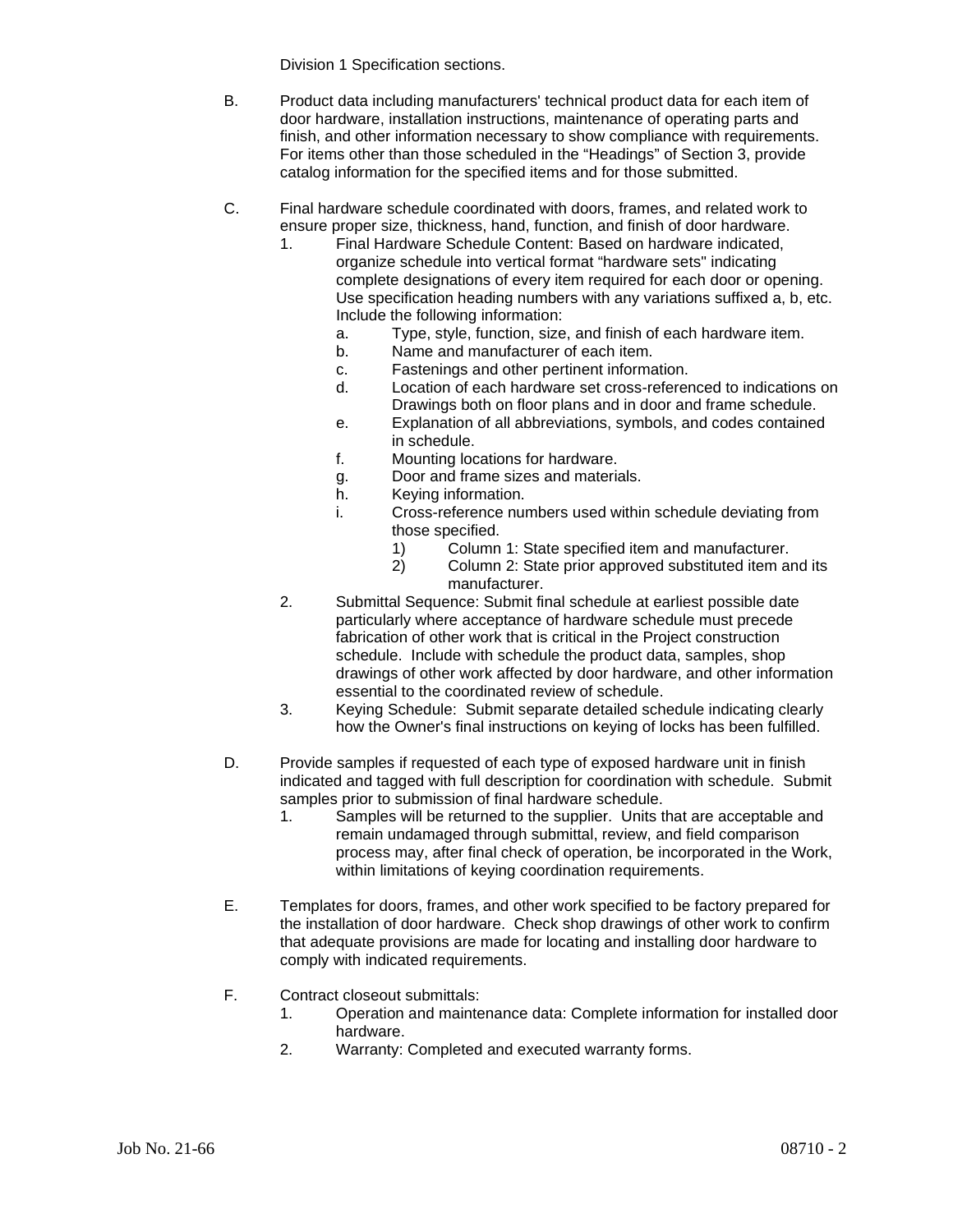- 1.5 Quality Assurance
	- A. Single Source Responsibility: Obtain each type of hardware (latch and locksets, hinges, closers, etc.) from a single manufacturer.
		- 1. Supplier Qualifications: A recognized architectural door hardware supplier, with warehousing facilities in the Project's vicinity, that has a record of successful in-service performance for supplying door hardware similar in quantity, type, and quality to that indicated for this Project and that employs an experienced Architectural Hardware Consultant (AHC) who is available for consultation to Owner, Architect, and Contractor, at reasonable times during the course of the Work.
	- B. Coordination Meetings:
		- 1. Contractor to set up and attend the following:
			- a. Lock distributor to meet with the Owner to finalize lock functions and keying requirements and to obtain final instructions in writing.
			- b. Lock distributor and lock, closer and exit device manufacturer to meet with the installer prior to beginning of installation of door hardware. Instruct installer on proper installation of specified products.
	- C. Fire-Rated Openings: Provide door hardware for fire-rated openings that complies with NFPA Standard No. 80 requirements of authorities having jurisdiction.
		- 1. Provide only items of door hardware that are listed and tested by UL or Warnock Hersey for given type/size opening and degree of label. Provide proper latching hardware, door closers, approved-bearing hinges and seals whether listed in the Hardware Schedule or not. All hardware to comply with State and local codes and UL 10C.
		- 2. Where emergency exit devices are required on fire-rated doors, (with supplementary marking on doors' UL labels indicating "Fire Door to be equipped with Fire Exit Hardware") provide UL label on exit devices indicating "Fire Exit Hardware".
	- D. All hardware is to comply with Federal and State Handicap laws.
	- E. Substitutions: Request for substitutions of items of hardware other than those listed as "acceptable and approved" shall be made to the architect in writing no later than fourteen (14) days prior to bid opening. Approval of substitutions will only be given in writing by Addenda. Requests for substitutions shall be accompanied by samples and/or detailed information for each manufacturer of each product showing design, functions, material thickness and any other pertinent information needed to compare your product with that specified. Lack of this information will result in a refusal.

# 1.6 Product Handling

- A. Tag each item or package separately with identification related to final hardware schedule, and include basic installation instructions with each item or package.
- B. Packaging of door hardware is responsibility of supplier. As material is received by hardware supplier from various manufacturers, sort and repackage in containers clearly marked with appropriate hardware set number to match set numbers of approved hardware schedule. Two or more identical sets may be packed in same container.
- C. Inventory door hardware jointly with representatives of hardware supplier and hardware installer until each is satisfied that count is correct.
- D. Deliver individually packaged door hardware items promptly to place of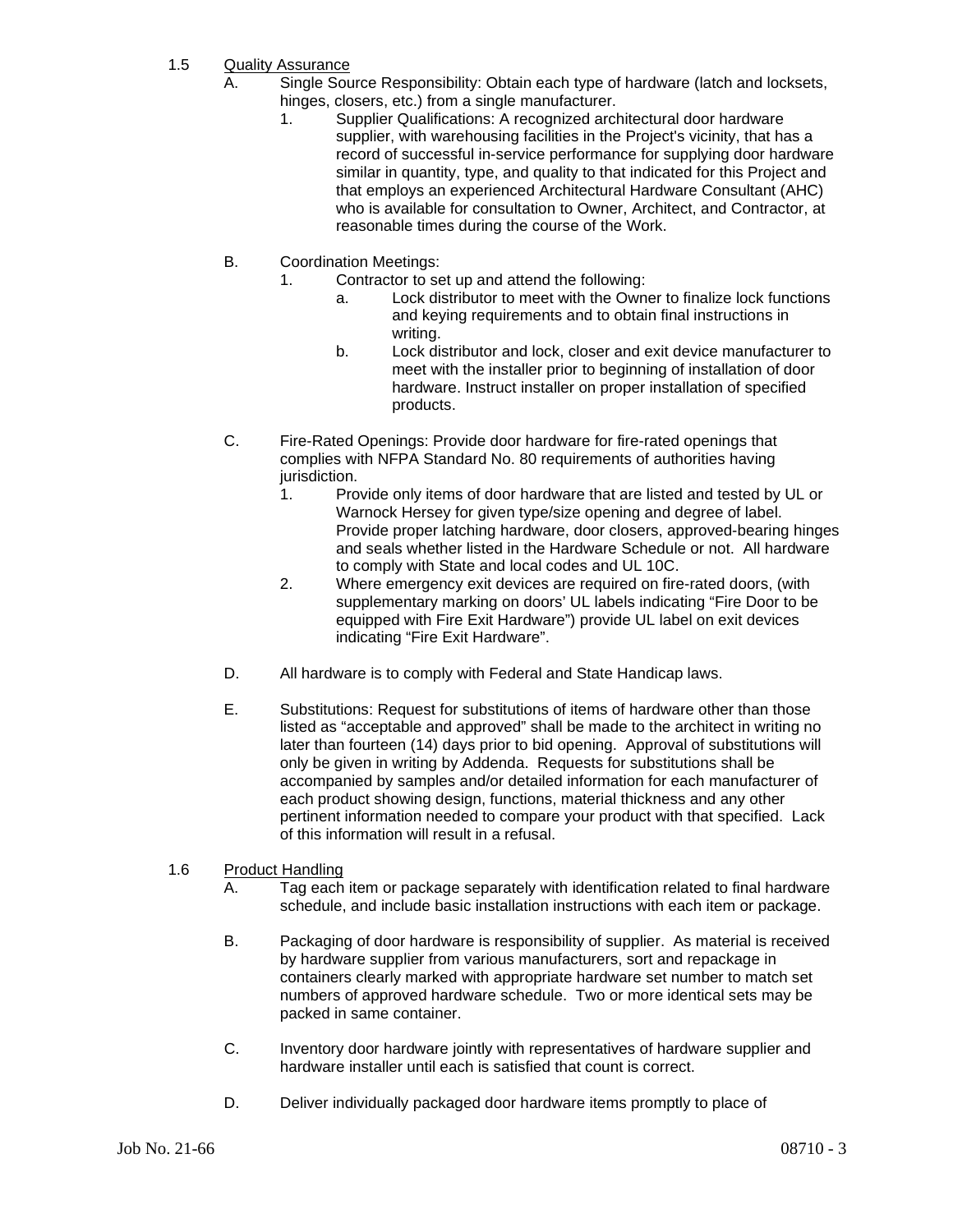installation (shop or Project site).

- E. Provide secure lock-up for door hardware delivered to the Project, but not yet installed. Control handling and installation of hardware items that are not immediately replaceable so that completion of the Work will not be delayed by hardware losses both before and after installation.
- 1.7 Warranty
	- A. Special warranties:
		- 1. Door Closers: Thirty year period
		- 2. Locks and Cylinders: Three year period
- 1.8 Maintenance
	- A. Maintenance Tools and Instructions: Furnish a complete set of specialized tools and maintenance instructions that are packed in hardware items for Owner's continued adjustment, maintenance, and removal and replacement of door hardware.

# 2.0 - PRODUCTS

- 2.1 Manufactured Units (\*Denotes preferred manufacturer)
- A. Hinges:
	- 1. Acceptable manufacturers:
		- a. Ives
		- b. Bommer
		- c. McKinney\*
	- 2. Characteristics:
		- a. Templates: Provide only template-produced units.
		- b. Screws: Provide Phillips flat-head screws complying with the following requirements:
			- 1) For metal doors and frames install machine screws into drilled and tapped holes.
			- 2) For wood doors and frames install threaded-to-the-head wood screws.
			- 3) For fire-rated wood doors install #12 x 1-1/4 inch, threaded-tothe-head steel wood screws.
			- 4) Finish screw heads to match surface of hinges or pivots.
		- c. Hinge pins: Except as otherwise indicated, provide hinge pins as follows:
			- 1) Out-Swing Exterior Doors: Non-removable pins.<br>2) Out-Swing Corridor Doors with Locks: Non-remo
			- 2) Out-Swing Corridor Doors with Locks: Non-removable pins.<br>3) Interior Doors: Non-rising pins.
			- Interior Doors: Non-rising pins.
			- 4) Tips: Flat button and matching plug. Finished to match leafs.
		- d. Size: Size hinges in accordance with specified manufacturer's published recommendations.
		- e. Quantity: Furnish one pair of hinges for all doors up to 5'-0" high. Furnish one hinge for each additional 2-1/2 feet or fraction thereof, unless otherwise specified in Hardware Headings.
	- B. Continuous Hinges:
		- 1. Acceptable manufacturers:
			- a. Ives
			- b. Select Products
			- c. Pemko\*
		- 2. Characteristics:
			- a. Continuous gear hinges to be manufactured of extruded 6063-T6 aluminum alloy with anodized finish, or factory painted finish as scheduled.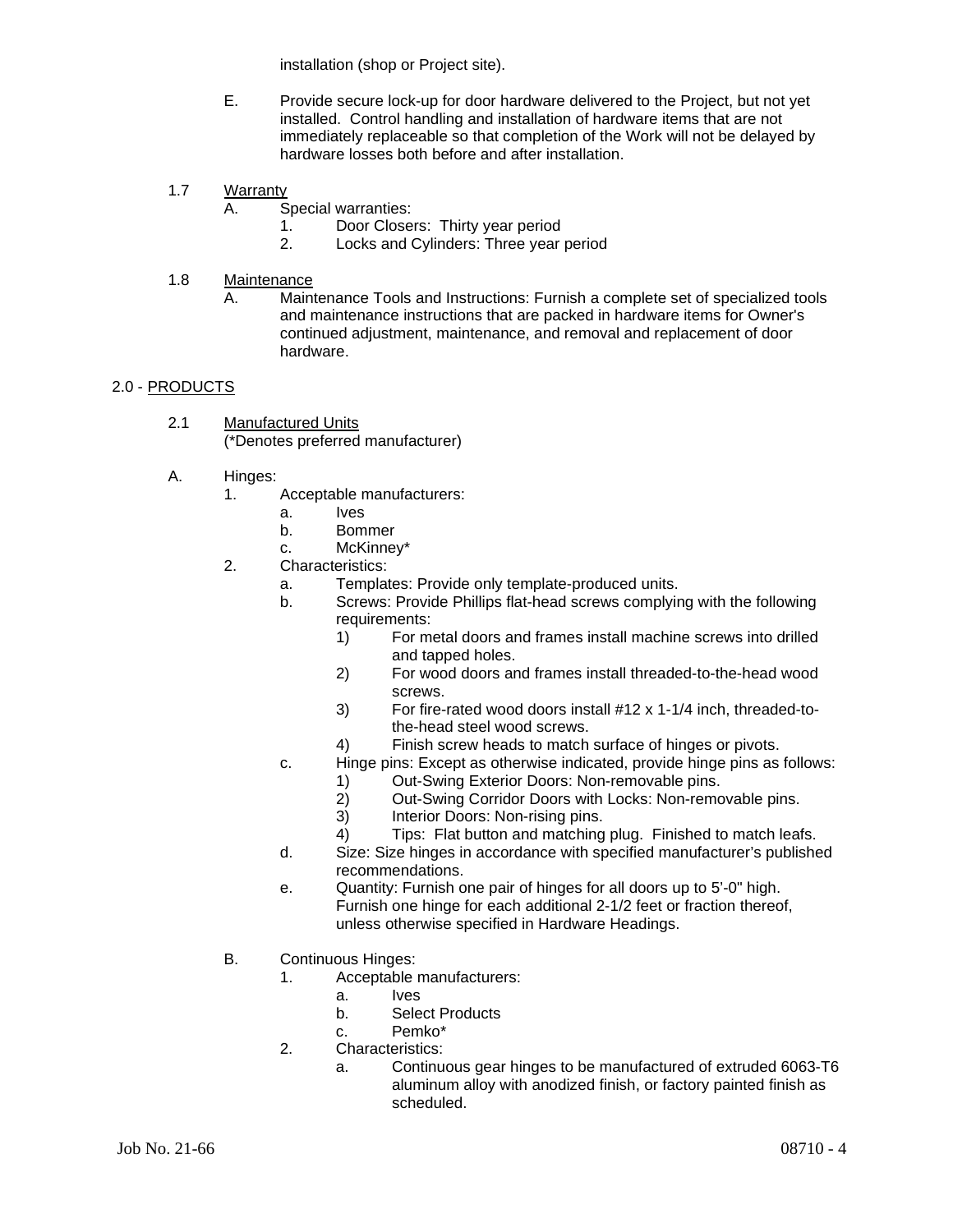- b. All hinges are to be manufactured to template. Uncut hinges to be non-handed and to be a pinless assembly of three interlocking extrusions applied to the full height of the door and frame without mortising.
- c. Vertical door loads to be carried on chemically lubricated polyacetal thrust bearings. The door and frame leaves to be continually geared together for the entire hinge length and secured with a full cover channel. Hinge to operate to a full 180o.
- d. Hinges to be milled, anodized and assembled in matching pairs. Fasteners supplied to be steel self-drilling, self-tapping 12-24 x ¾" screws.
- e. Provide UL listed continuous hinges at fire doors. Continuous hinges at fire doors (suffix -FR) to meet the required ratings without the use of auxiliary fused pins or studs.
- C. Cylinders:
	- 1. Acceptable manufacturers:
		- a. Match existing keying system
	- 2. Characteristics:
		- a. Except as otherwise indicated, provide new master key system for project.
		- b. Metals: Construct lock cylinder parts from brass or bronze, stainless steel, or nickel silver.
		- c. Comply with Owner's instructions for master keying and, except as otherwise indicated, provide individual change key for each lock that is not designated to be keyed alike with a group of related locks.
			- 1) Permanently inscribe each key with number of lock that identifies cylinder manufacturer's key symbol, and notation, "DO NOT DUPLICATE".
		- d. Key Material: Provide keys of nickel silver only.
		- e. Key Quantity: Furnish (3) change keys for each lock, (5) master keys for each master system, (5) grandmaster keys for each grandmaster system, (10) construction master keys, (2) construction Control Keys.
			- 1) Furnish one extra blank for each lock.
			- 2) Furnish construction master keys to General Contractor.
			- 3) Deliver keys to Owner.
- D. Mortise Locksets and Latchsets: as scheduled.
	- 1. Acceptable manufacturers:
		- a. Sargent 8200 Series\*
		- b. Or Approved Equal
	- 2. Required Features:
		- a. Chassis: Cold-rolled steel, handing field-changeable without disassembly.
		- b. Latchbolts: 3/4-inch throw stainless steel anti-friction type.
		- c. Lever Trim: Through-bolted, accessible design, cast or solid rod lever as scheduled. Spindles: Independent break-away.
		- d. Thumbturns: Accessible design not requiring pinching or twisting motions to operate.
		- e. Deadbolts: Stainless steel 1-inch throw.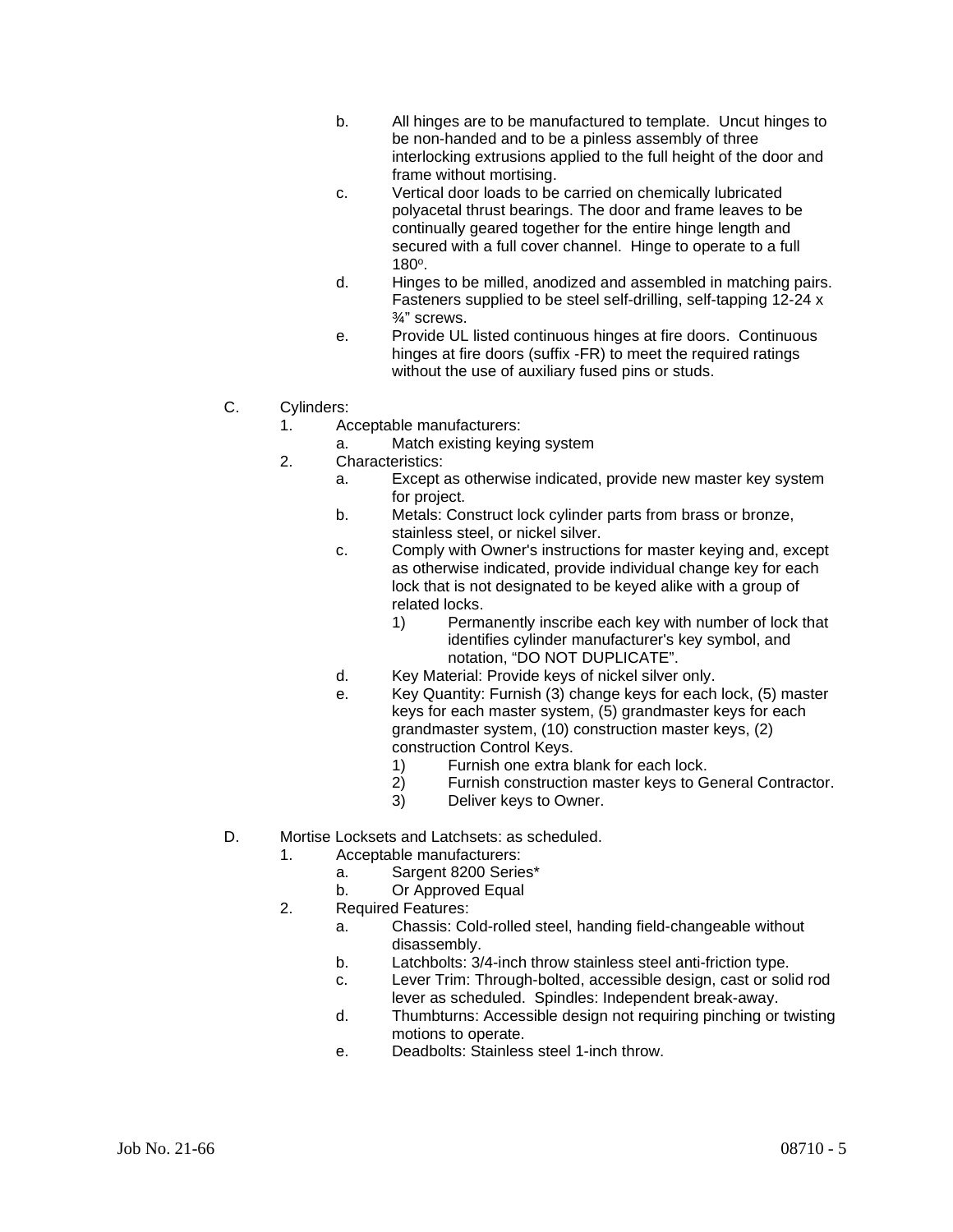- f. Strikes: 16 gage curved stainless steel, bronze or brass with 1" deep box construction, lips of sufficient length to clear trim and protect clothing.
- g. Scheduled Lock Series and Design: Match existing lever design.
- h. Certifications:
	- 1) ANSI A156.13, 1994, Grade 1 Operational, Grade 1 Security.
	- 2) ANSI/ASTM F476-84 Grade 30 UL Listed.
- E. Exit Devices:
	- 1. Acceptable manufacturers:
		- a. Sargent 80 Series\*
		- b. Or Approved Equal
	- 2. Characteristics:
		- a. Exit devices to be UL Listed for life safety. Exit devices for fire rated openings to have "UL" labels for "Fire Exit Hardware."
		- b. Exit devices mounted on labeled wood doors to be mounted on the door per the door manufacturer's requirements.
		- c. All trim to be thru-bolted to the lock stile case.
		- d. Lever trim to be solid case material with a break-away feature to limit damage to the unit from vandalism. Lever design to match locksets.
		- e. All exit devices to be made of brass, bronze, stainless steel, or aluminum material, powder coated, anodized, or plated to the standard architectural finishes to match the balance of the door hardware.
		- f. Provide glass bead conversion kits to shim exit devices on doors with raised glass beads.
		- g. All exit devices to be one manufacturer. No deviation will be considered.
		- h. All series exit devices to incorporate a fluid damper, which decelerates the touchpad on its return stroke and eliminates noise associated with exit device operation. All exit devices to be non-handed. Touchpad to extend a minimum of 1/2 of the door width and to extend to the height of the cross rail housing for a "no pinch" operation. Plastic touchpads are not acceptable. All latchbolts to be the deadlocking type. Latchbolts to have a self-lubricating coating to reduce wear. Plated or plastic coated latchbolts are not acceptable. Plastic linkage and "dogging" components are not acceptable.
		- i. Surface vertical rod devices to be UL labeled for fire door applications without the use of bottom rod assemblies. Where bottom rods are required for security applications, the devices to be UL labeled for fire doors applications with rod and latch guards by the device manufacturer.
		- j. Exit devices to include impact resistant, flush mounted end cap design to avoid damage due to carts and other heavy objects passing through an opening. End cap to be of heavy-duty metal alloy construction and provide horizontal adjustment to provide alignment with device cover plate. When exit device end cap is installed, no raised edges will protrude.
- F. Closers and Door Control Devices:
	- 1. Acceptable manufacturers:
		- a. Sargent 281 Series\*
	- 2. Characteristics: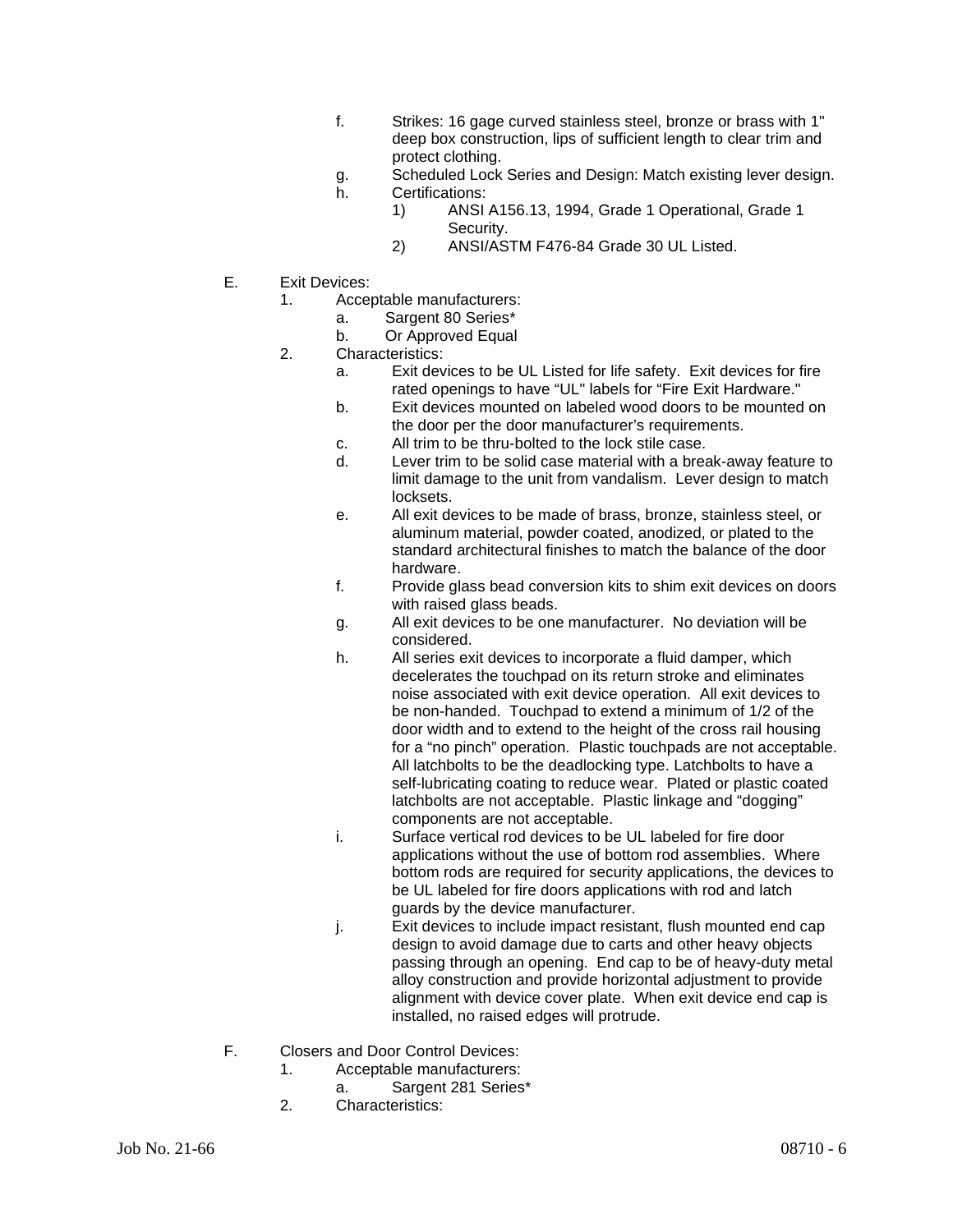- a. Door Closers shall be cast construction, minimum 1 ½" closer piston diameter, manufactured in USA, to be certified to exceed ten million (10,000,000) full load cycles by a recognized independent testing laboratory and shall have minimum ten year service record in K-12 school environments. Requests for approval for surface door closers shall be accompanied by project references. Approval shall be solely at the architect's discretion. All closers (overhead, surface and concealed) to be of one manufacturer and carry manufacturer's thirty year warranty
- b. Door closers to have fully hydraulic, full rack and pinion action.
- c. All closers to utilize a stable fluid withstanding temperature range of 120°F to -30°F without seasonal adjustment of closer speed to properly close the door. Closers for fire-rated doors to be provided with temperature stabilizing fluid that complies with standards UBC 7-2 (1997) and UL 10C.
- d. Spring power to be continuously adjustable over the full range of closer sizes, and allow for reduced opening force for the physically handicapped. Spring power adjustment (LCN Fast ™ Power Adjust) allows for quick and accurate power adjustment and visually shows closer power size settings by way of dial adjustment gauge located on closer spring tube. Hydraulic regulation to be by tamper-proof, non-critical valves. Closers to have separate adjustment for latch speed, general speed and back check.
- e. All closers to have solid forged steel main arms (and forearms for parallel arm closers) and where specified to have a cast-in solid stop on the closer shoe ("CUSH"). All parallel arm mounted closers to have "EDA" type arms or, where door travel on outswing doors must be limited, use "CUSH" or "SCUSH" type closers. Auxiliary stops are not required when "CUSH" type closers are used. Provide drop plates where top rail of door is not sufficient for closer mounting. Provide "cush shoe supports" and "blade stop spacers" where dictated by frame details.
- f. Access-Free Manual Closers: Where manual closers are indicated for doors required to be accessible to the physically handicapped provide adjustable units complying with ADA and ANSI A-117.1 provisions for door opening force.
- g. Closers to be installed to allow door swing as shown on plans. Doors swinging into exit corridors to provide for corridor clear width as required by code. Where possible, mount closers inside rooms.
- h. Powder coating finish to be certified to exceed 100 hours salt spray testing by ETL, an independent testing laboratory used by BHMA for ANSI certification.
- F. Floor Stops and Wall Bumpers:
	- 1. Acceptable manufacturers:
		- a. Ives
		- b. Trimco
		- c. Rockwood Manufacturing\*
		- 2. Characteristics: Refer to Hardware Headings.
- G. Protective Plates:
	- 1. Acceptable manufacturers:
		- a. Ives
		- b. Trimco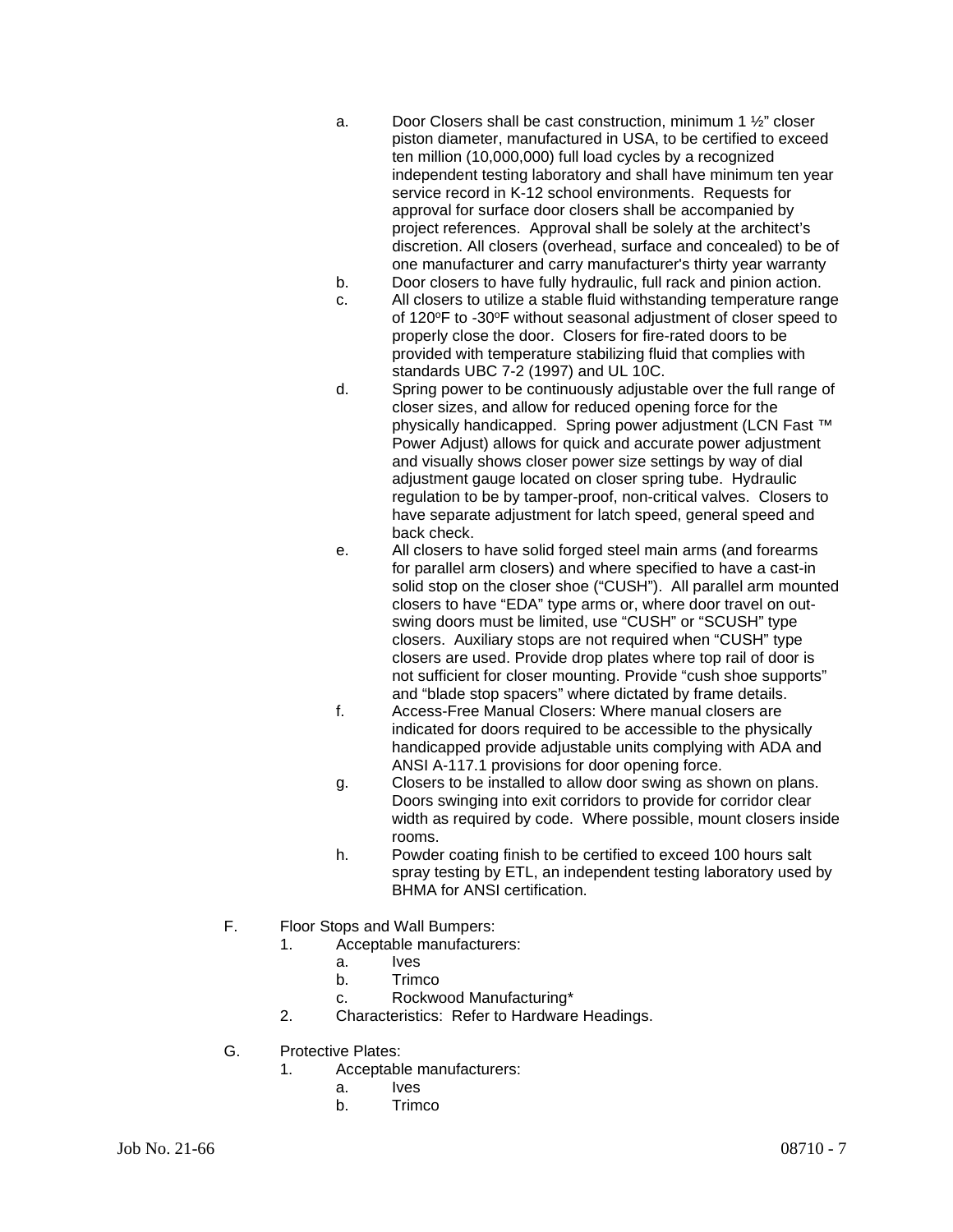- c. Rockwood Manufacturing
- 2. Characteristics:
	- a. Provide manufacturers standard exposed fasteners for door trim units consisting of either machine screws or self-tapping screws.
	- b. Materials:
		- 1) Metal Plates: Stainless Steel, .050 inch (U.S. 18 gage).
	- c. Fabricate protection plates not more than 2 inches less than door width on push side and not more than 1 inch less than door width on pull side.
	- d. Heights:
		- 1) Kick plates to be 8 inches in height.
		- 2) Mop plates to be 6 inches in height.<br>3) Kick plates and Mop plates to be 1"
		- Kick plates and Mop plates to be 1" less that bottom rail height where applicable.
- H. Thresholds:
	- 1. Acceptable manufacturers:
		- a. Pemko\*
		- b. National Guard Products, Inc.
		- c. Zero
	- 2. Types: Indicated in Hardware Headings.
- I. Door Seals/Gasketing:
	- 1. Acceptable manufacturers:
		- a. Pemko\*
		- b. National Guard Products, Inc.
		- c. Zero
	- 2. Types: Indicated in Hardware Headings.

#### 2.2 Materials And Fabrication

- A. Manufacturer's Name Plate: Do not use manufacturers' products that have manufacturer's name or trade name displayed in a visible location (omit removable nameplates) except in conjunction with required fire-rated labels and as otherwise acceptable to Architect.
	- 1. Manufacturer's identification will be permitted on rim of lock cylinders only.
- B. Base Metals: Produce hardware units of basic metal and forming method indicated, using manufacturer's standard metal alloy, composition, temper, and hardness, but in no case of lesser (commercially recognized) quality than specified for applicable hardware units by applicable ANSI/BHMA A156 series standards for each type of hardware item and with ANSI/BHMA A156.18 for finish designations indicated. Do not furnish "optional" materials or forming methods for those indicated, except as otherwise specified.
- C. Fasteners: Provide hardware manufactured to conform to published templates, generally prepared for machine screw installation.
	- 1. Do not provide hardware that has been prepared for self-tapping sheet metal screws, except as specifically indicated.
	- 2. Furnish screws for installation with each hardware item. Provide Phillips flat-head screws except as otherwise indicated. Finish exposed (exposed under any condition) screws to match hardware finish or, if exposed in surfaces of other work, to match finish of this other work as closely as possible including "prepared for paint" surfaces to receive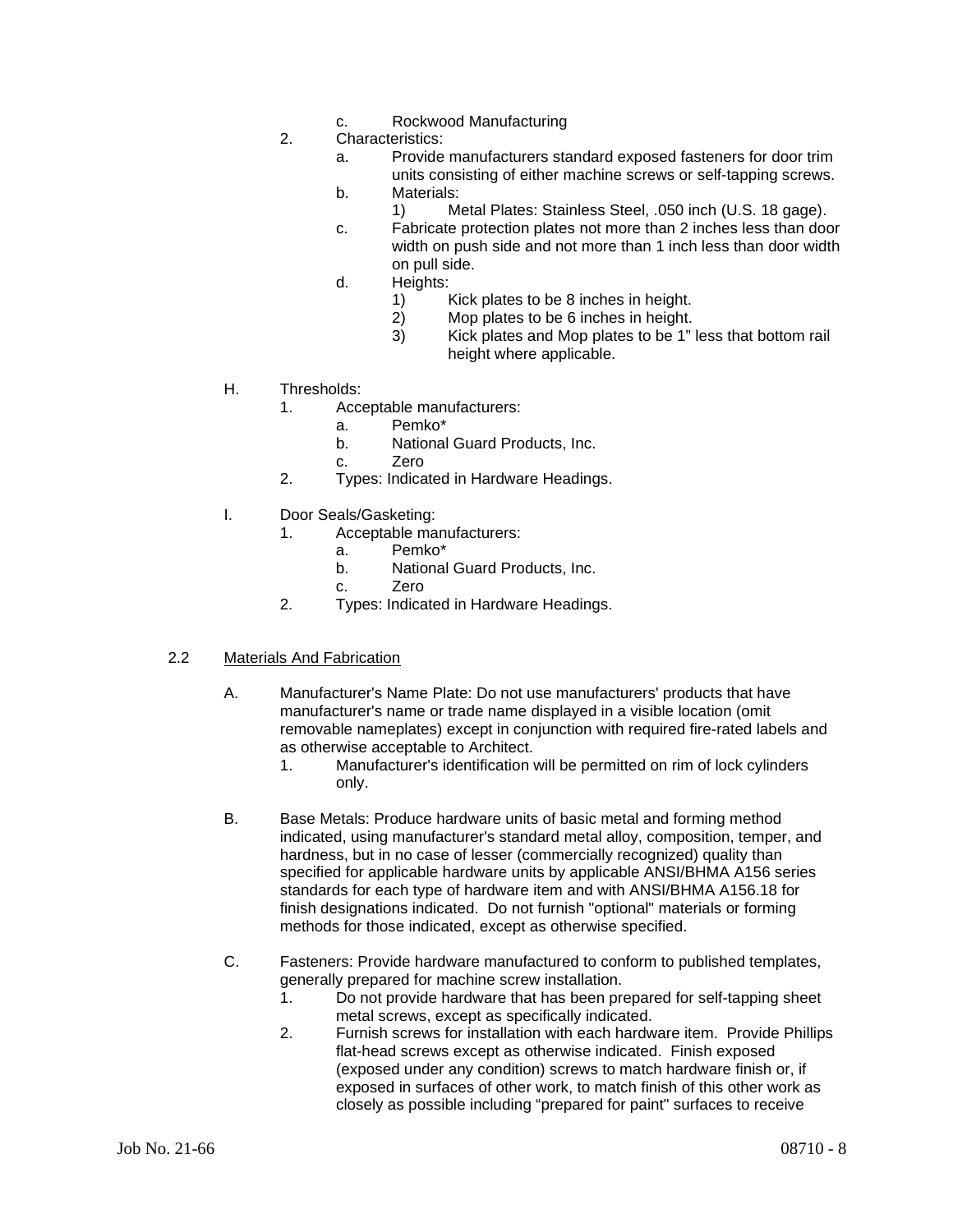painted finish.

- 3. Provide concealed fasteners for hardware units that are exposed when door is closed except to the extent no standard units of type specified are available with concealed fasteners.
- 4. Use thru-bolts for installation of all exit devices, closers, and surfacemounted overhead stops. Coordinate with wood doors and metal doors and frames. Where thru-bolts are used, provide sleeves for each thrubolt as a means of reinforcing the work, or provide sex nuts and bolts.

## 2.3 Hardware Finishes

- A. Match items to the manufacturer's standard color and texture finish for the latch and lock sets (or push-pull units if no latch or lock sets).
- B. Provide finishes that match those established by ANSI or, if none established, match the Architect's sample.
- C. Provide quality of finish, including thickness of plating or coating (if any), composition, hardness, and other qualities complying with manufacturer's standards, but in no case less than specified by referenced standards for the applicable units of hardware.
- D. Provide protective lacquer coating on all exposed hardware finishes of brass, bronze, and aluminum, except as otherwise indicated. The suffix "-NL" is used with standard finish designations to indicate "no lacquer."
- E. The designations used to indicate hardware finishes are those listed in ANSI/BHMA A156.18, "Materials and Finishes," including coordination with the traditional U.S. finishes shown by certain manufacturers for their products.
	- 1. Hinges: 652 (US26D) Satin Chrome Plated Steel
	- 2. Continuous Hinges: 628 (US28) Clear Anodized Aluminum
	- 3. Mortise Locks: 630 (US32D) Satin Stainless Steel
	- 4. Door Closers: 689 Powder Coat Aluminum
	- 5. Push Plates: 630 (US32D) Satin Stainless Steel
	- 6. Pull Plates: 630 (US32D) Satin Stainless Steel
	- 7. Protective Plates: 630 (US32D) Satin Stainless Steel
	- 8. Door Stops: 626 (US26D) Satin Chrome Plated Brass/Bronze
	- 9. Overhead Holders: 630 Satin Stainless Steel

# 3.0 - EXECUTION

- 3.1  $\frac{Instantation}{\Delta}$ 
	- Mount hardware units at heights indicated in following applicable publications, except as specifically indicated or required to comply with governing regulations and except as otherwise directed by Architect.<br>1 TRecommended Locations for Builders
		- 1. "Recommended Locations for Builders Hardware for Standard Steel Doors and Frames" by the Door and Hardware Institute.
		- 2. "Recommended Locations for Builders Hardware for Custom Steel Doors and Frames" by the Door and Hardware Institute.
		- 3. NWWDA Industry Standard I.S.1.7, "Hardware Locations for Wood Flush Doors."
	- B. Install each hardware item in compliance with the manufacturer's instructions and recommendations. Where cutting and fitting is required to install hardware onto or into surfaces that are later to be painted or finished in another way, coordinate removal, storage, and reinstallation or application of surface protection with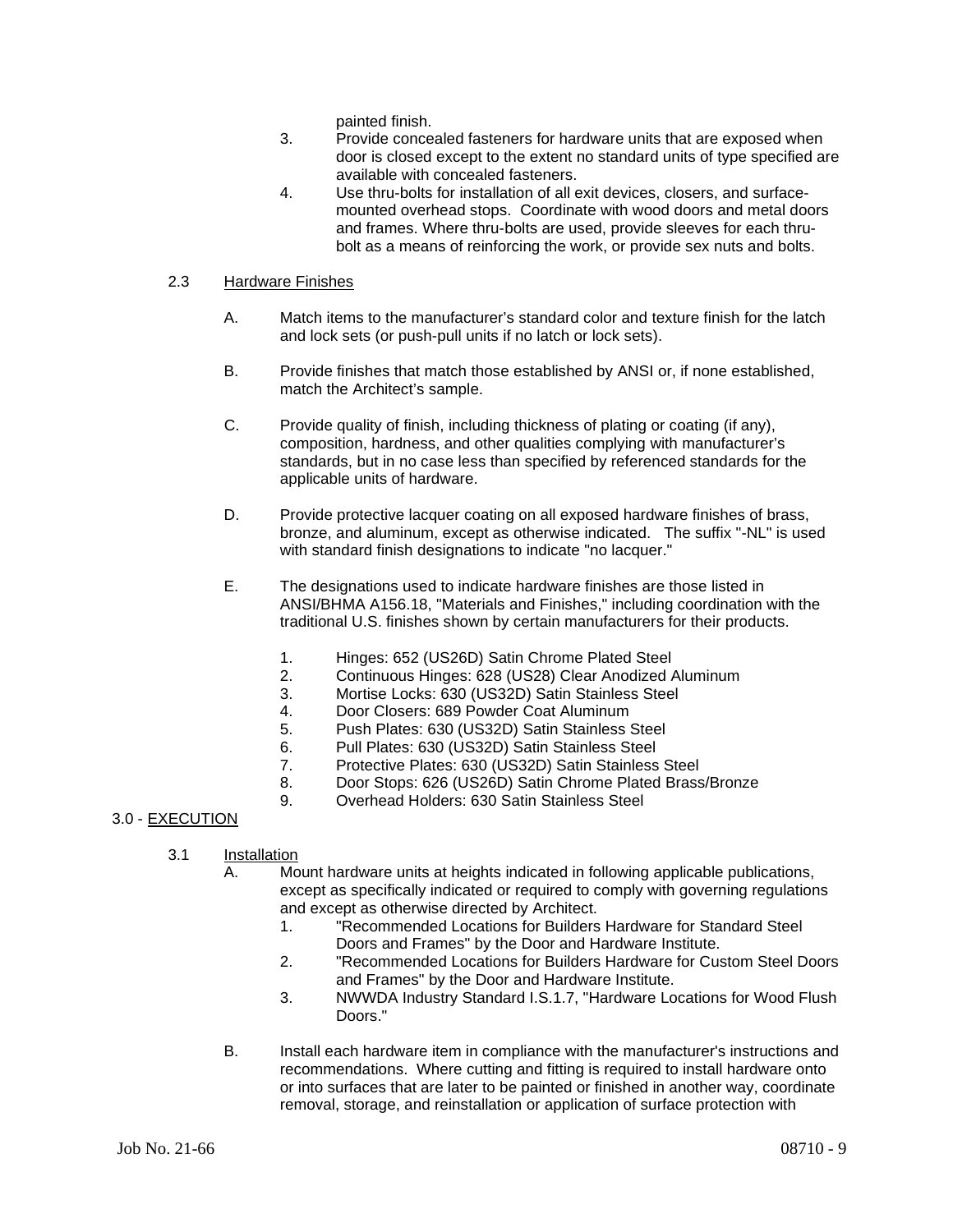finishing work specified in the Division 9 Sections. Do not install surface-mounted items until finishes have been completed on the substrates involved.

- C. Set units level, plumb, and true to line and location. Adjust and reinforce the attachment substrate as necessary for proper installation and operation.
- D. Drill and countersink units that are not factory prepared for anchorage fasteners. Space fasteners and anchors in accordance with industry standards.
- E. Set thresholds for exterior doors in full bed of butyl-rubber or polyisobutylene mastic sealant complying with requirements specified in Division 7 Section "Joint Sealers".
- F. Weatherstripping and Seals: Comply with manufacturer's instructions and recommendations to the extent installation requirements are not otherwise indicated.

#### 3.2 ADJUSTING, CLEANING, AND DEMONSTRATING

- A. Adjust and check each operating item of hardware and each door to ensure proper operation or function of every unit. Replace units that cannot be adjusted to operate freely and smoothly or as intended for the application made.
	- 1. Where door hardware is installed more than one month prior to acceptance or occupancy of a space or area, return to the installation during the week prior to acceptance or occupancy and make final check and adjustment of all hardware items in such space or area. Clean operating items as necessary to restore proper function and finish of hardware and doors. Adjust door control devices to function properly with final operation of heating and ventilating equipment.
- B. Clean adjacent surfaces soiled by hardware installation.
- C. Door Hardware Supplier's Field Service:
	- 1. Inspect door hardware items for correct installation and adjustment after complete installation of door hardware.
	- 2. Instruct Owner's personnel in the proper adjustment and maintenance of door hardware and hardware finishes.
	- 3. File written report of this inspection to Architect.

# HARDWARE SCHEDULE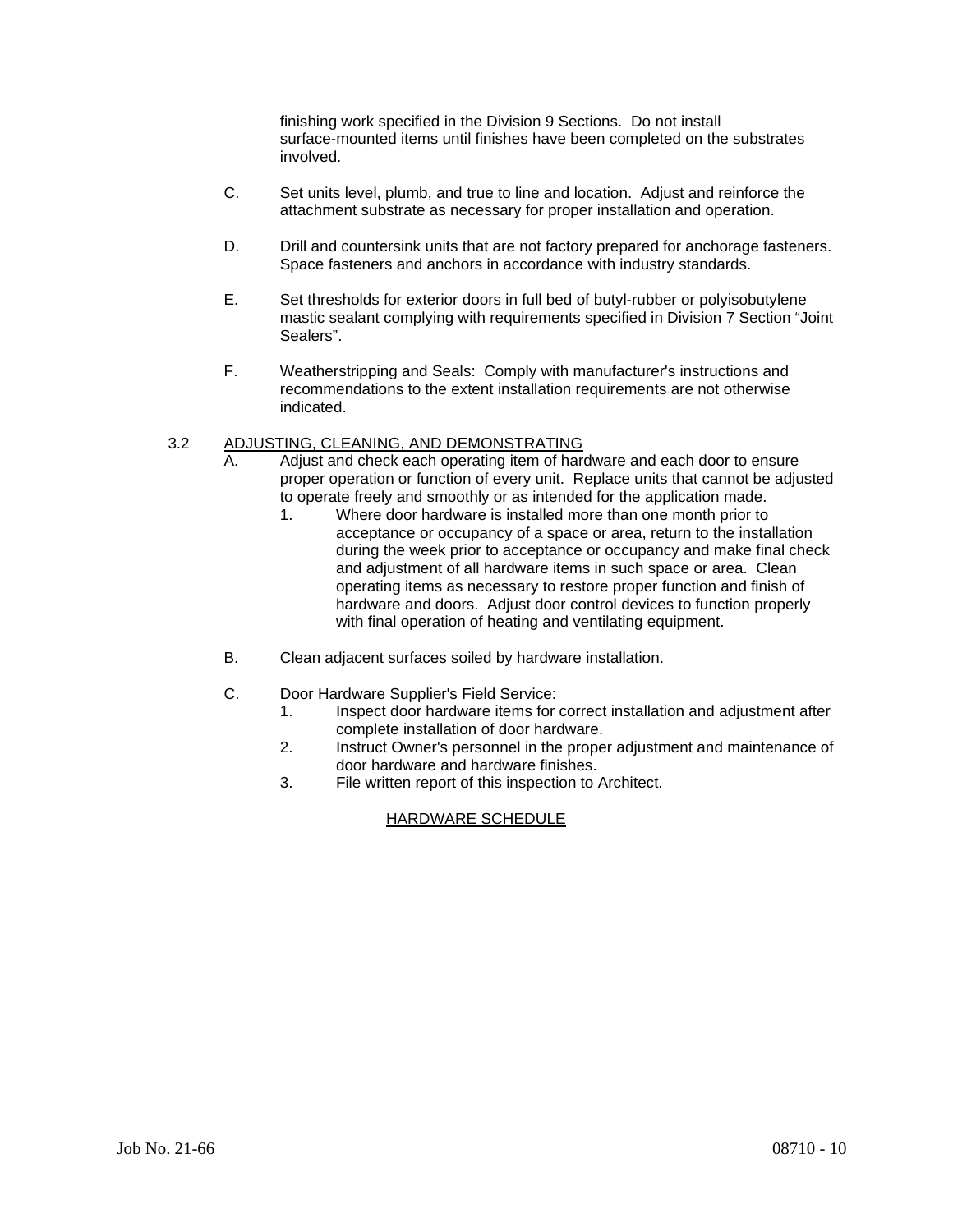## HWSET: A

## EACH TO HAVE:

| 2 | CONT. HINGE              | FM.                     | <b>PEM</b> |
|---|--------------------------|-------------------------|------------|
|   | REMOVABLE MULLION        | L980S STAB              | <b>SAR</b> |
|   | <b>PANIC HARDWARE</b>    | 16-19-43-GL-TB-8810     | <b>SAR</b> |
|   | <b>PANIC HARDWARE</b>    | 16-19-43-GL-TB-8804-810 | <b>SAR</b> |
| 4 | CYL/CORE                 | AS REQUIRED             |            |
| 4 | <b>CONSTRUCTION CORE</b> | AS REQUIRED             |            |
| 2 | <b>SURFACE CLOSER</b>    | <b>MC-TB-281 CPS</b>    | <b>SAR</b> |
| 2 | KICK PLATE               | K1050 10" X 2" LDW B-CS | <b>PEM</b> |
|   | <b>MULLION SEAL</b>      | <b>139 PSA</b>          | <b>ZER</b> |
|   | RAIN DRIP                | 142                     | <b>ZER</b> |
|   | DOOR SWEEP               | 8198                    | <b>ZER</b> |
|   | <b>SEALS</b>             | 188                     | <b>ZER</b> |
|   | THRESHOLD                | 65                      | ZER.       |

## HWSET: B

#### EACH TO HAVE:

|   | CONT. HINGE              | FM                      | <b>PEM</b> |
|---|--------------------------|-------------------------|------------|
|   | <b>PANIC HARDWARE</b>    | 16-19-43-GL-TB-8804-810 | <b>SAR</b> |
|   | CYL/CORE                 | AS REQUIRED             |            |
| 2 | <b>CONSTRUCTION CORE</b> | AS REQUIRED             |            |
|   | <b>SURFACE CLOSER</b>    | <b>MC-TB-281 CPS</b>    | <b>SAR</b> |
|   | KICK PLATE               | K1050 10" X 2" LDW B-CS | <b>PEM</b> |
|   | <b>RAIN DRIP</b>         | 142                     | <b>ZER</b> |
|   | <b>DOOR SWEEP</b>        | 8198                    | <b>ZER</b> |
|   | <b>SEALS</b>             | 188                     | <b>ZER</b> |
|   | THRESHOLD                | 65                      | ZER        |

# HW SET: C

## EACH TO HAVE:

| CONT. HINGE               | FM                      | <b>PFM</b> |
|---------------------------|-------------------------|------------|
| <b>CLASSROOM DEADBOLT</b> | 8203                    | <b>SAR</b> |
| <b>PULL PLATE</b>         | 73CL X 70C              | <b>ROC</b> |
| <b>PUSH PLATE</b>         | 70C                     | ROC.       |
| CYLINDER/CORE             | AS REQUIRED             |            |
| <b>SURFACE CLOSER</b>     | MC-TB-281 O             | <b>SAR</b> |
| KICK PLATE                | K1050 10" X 2" LDW B-CS | ROC.       |
| <b>WALL STOP</b>          | 406/407/408             | ROC.       |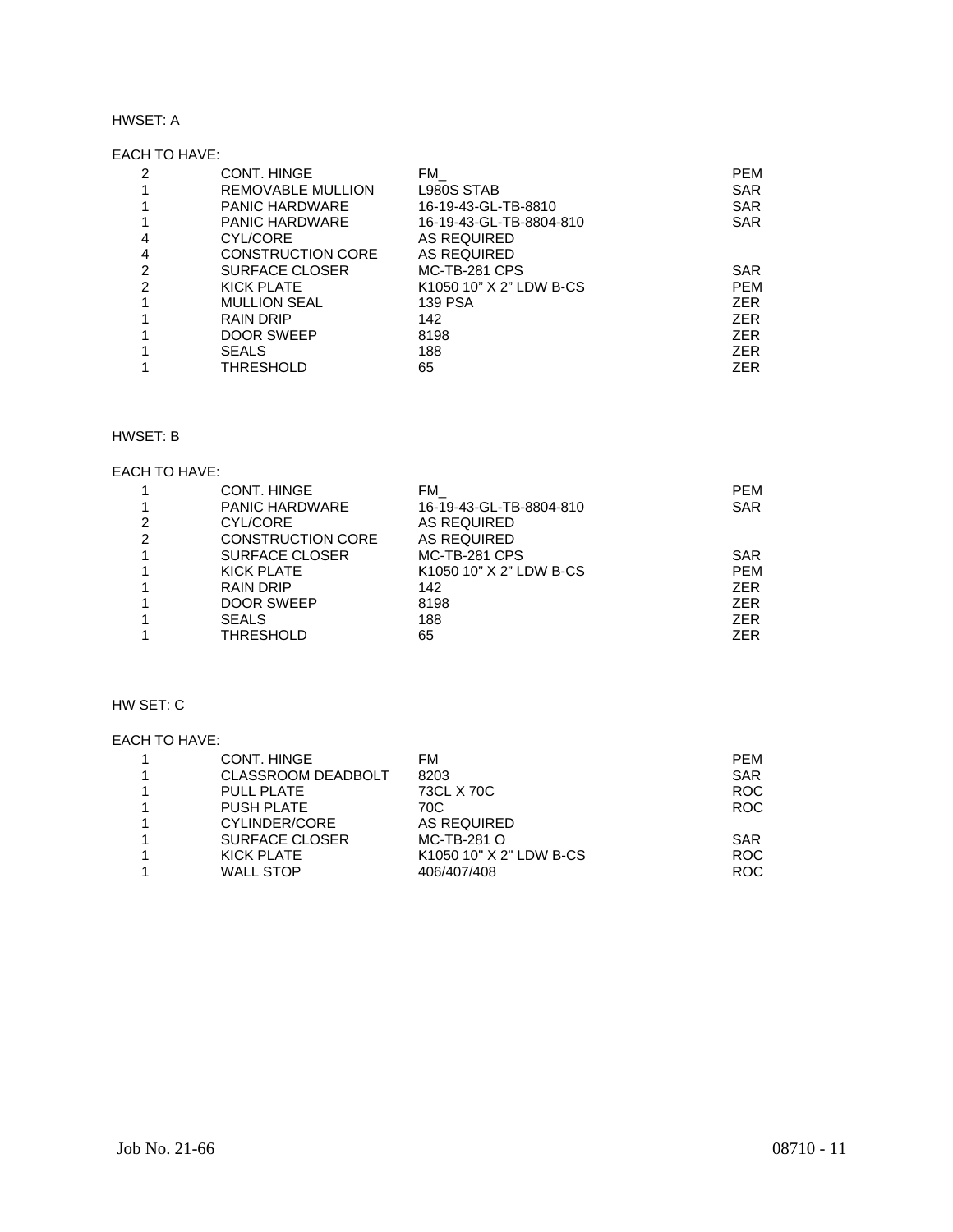#### HW SET: D

## EACH TO HAVE:

| 2 | CONT. HINGE       | FM          | <b>PEM</b> |
|---|-------------------|-------------|------------|
| 2 | <b>FLUSH BOLT</b> | 550         | <b>ROC</b> |
|   | STOREROOM LOCK    | 8204        | <b>SAR</b> |
|   | CYLINDER/CORE     | AS REQUIRED |            |
| 2 | OH STOP           | 9-336       | <b>ROC</b> |
|   | <b>ASTRAGAL</b>   | 43ST        | <b>ZER</b> |
| 2 | <b>DOOR SWEEP</b> | 8198        | <b>ZER</b> |
|   | <b>SEALS</b>      | 188         | <b>ZER</b> |
|   | THRESHOLD         | 65          | ZER        |

# HW SET: E

## EACH TO HAVE:

| 6 | <b>HINGES</b>     | TA2714 4.5 X 4.5 | MCK  |
|---|-------------------|------------------|------|
|   | <b>FLUSH BOLT</b> | 550              | ROC. |
|   | STOREROOM LOCK    | 8204             | SAR  |
|   | CYLINDER/CORE     | AS REQUIRED      |      |
|   | OH STOP           | 9-336            | ROC. |

# HW SET: F

#### EACH TO HAVE:

| <b>HINGES</b>  | TA2714 4.5 X 4.5        | <b>MCK</b> |
|----------------|-------------------------|------------|
| PRIVACY LOCK   | 8266                    | <b>SAR</b> |
| CYLINDER/CORE  | AS REQUIRED             |            |
| SURFACE CLOSER | MC-TB-281 O             | <b>SAR</b> |
| KICK PLATE     | K1050 10" X 2" LDW B-CS | ROC.       |
| WALL STOP      | 406/407/408             | ROC.       |

# HW SET: G

## EACH TO HAVE:

|    | <b>HINGES</b> | TA2714 4.5 X 4.5 | MCK        |
|----|---------------|------------------|------------|
|    | ENTRY LOCK    | 8225             | <b>SAR</b> |
| -1 | CYLINDER/CORE | AS REQUIRED      |            |
| -1 | WALL STOP     | 406/407/408      | ROC.       |